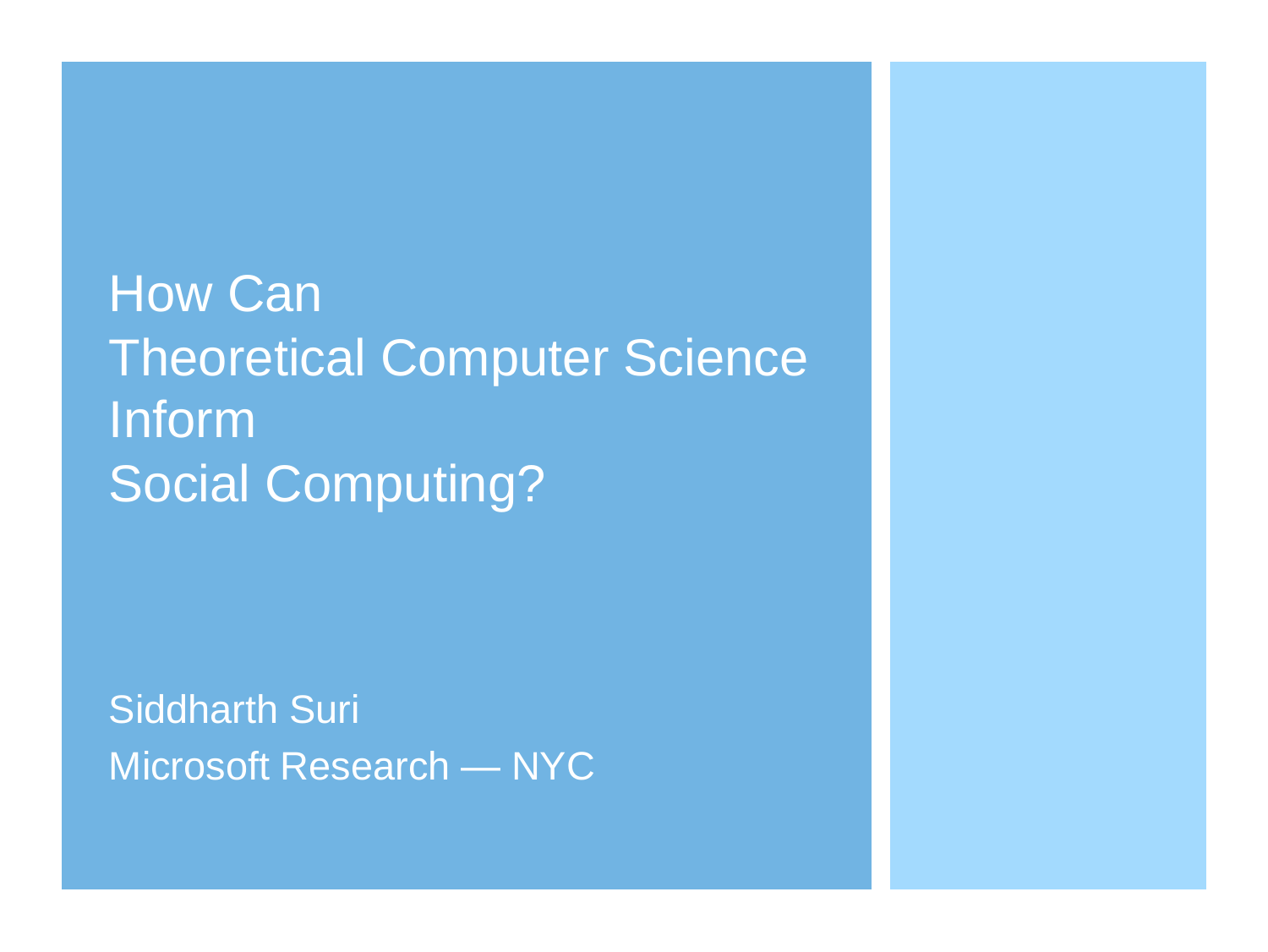## Why Should TCS Impact Social Computing?

- ▶ Social Computing: Any computational system with a human in the loop
- ▶ Computer science enabled the building of modern social computing systems
	- ▶ e.g. Facebook, Twitter, Stack Overflow, ...
	- ▶ To build better systems we need to understand how humans behave in these systems
- Have the opportunity to study human behavior at unprecedented scale and contribute to social science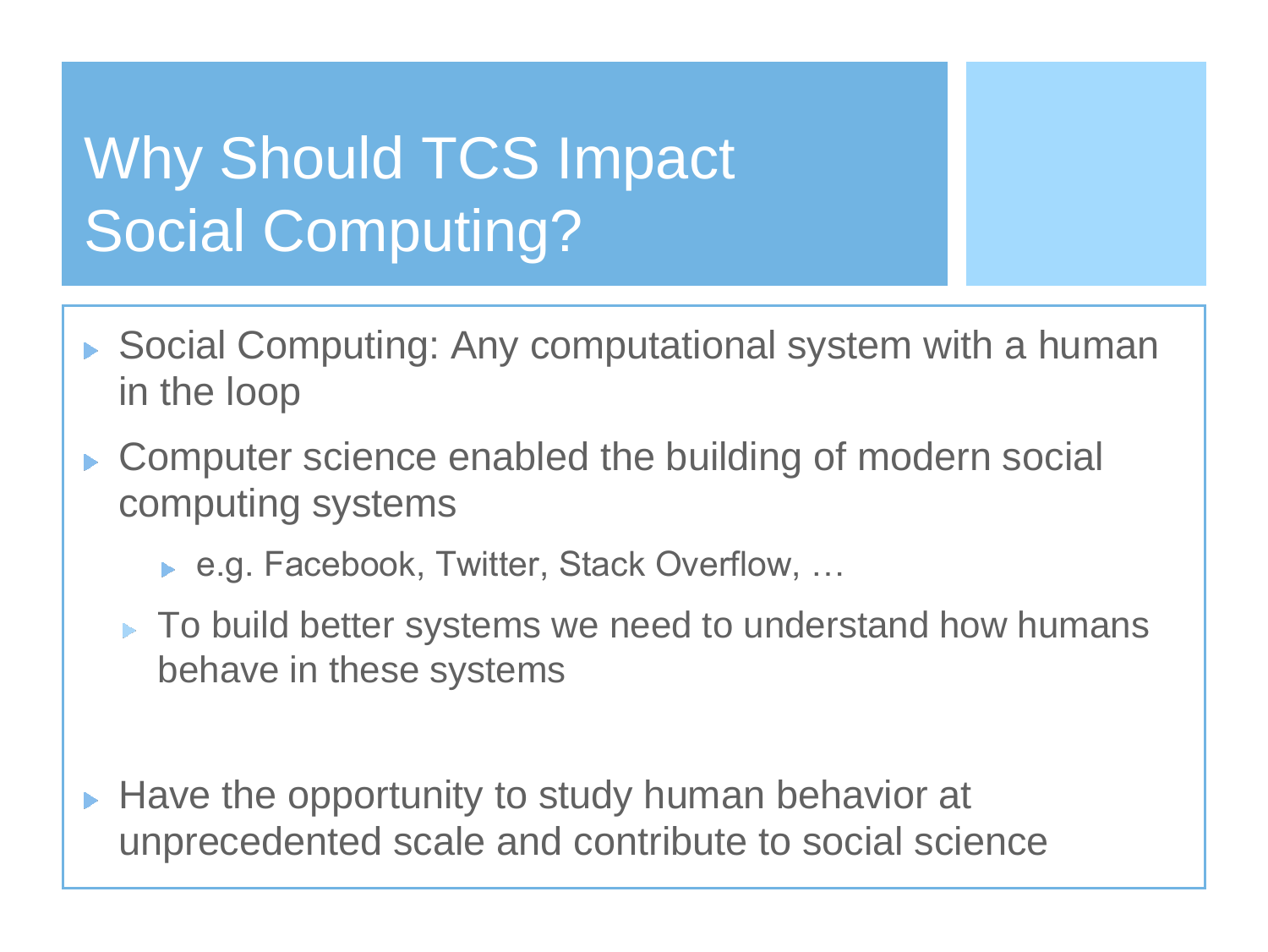## Theoretical Computer Science: Competitive Advantage

- Theoretical computer scientists are really good at modeling
	- ▶ Value of regularization, parsimony
	- ▶ Out of sample prediction
	- **Model comparison**
	- ► e.g. Leyton-Brown & Wright

Proposal: Use modeling prowess to impact social computing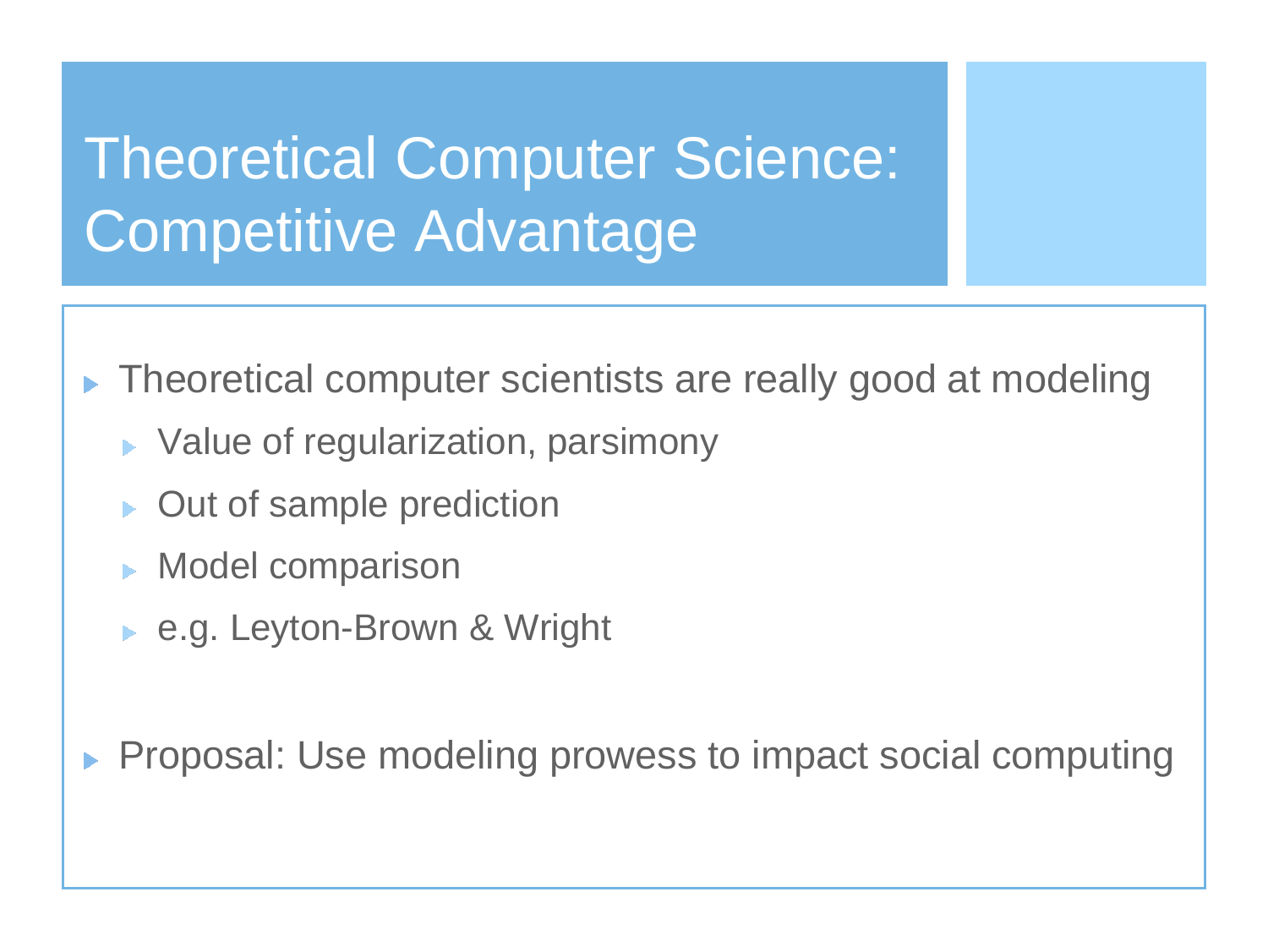#### Why Build Models?

- ▶ What is the value of modeling?
	- ▶ To generalize, to abstract, to simplify
	- $\blacktriangleright$  To make predictions
- **Process models can be used to make predictions in settings that** are difficult to experiment
	- ▶ Concussions
	- Rajiv Sethi's work on crime & race  $\blacktriangleright$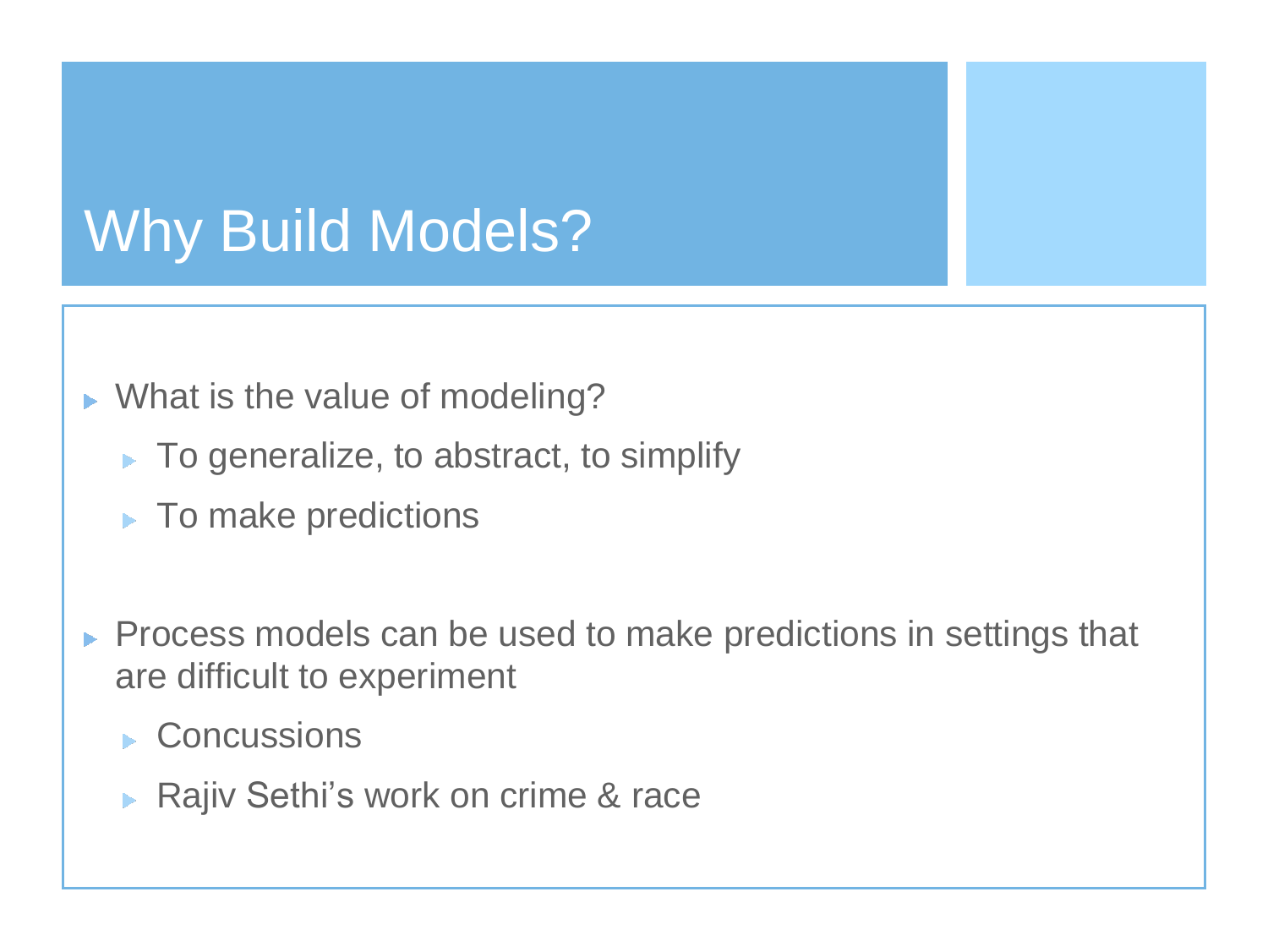# A Proposed Goal

- Goal: Build valid and generalizable models of human behavior in  $\blacktriangleright$  . social systems
- $\blacktriangleright$  How?
	- Broaden the scope of what theorists consider their work

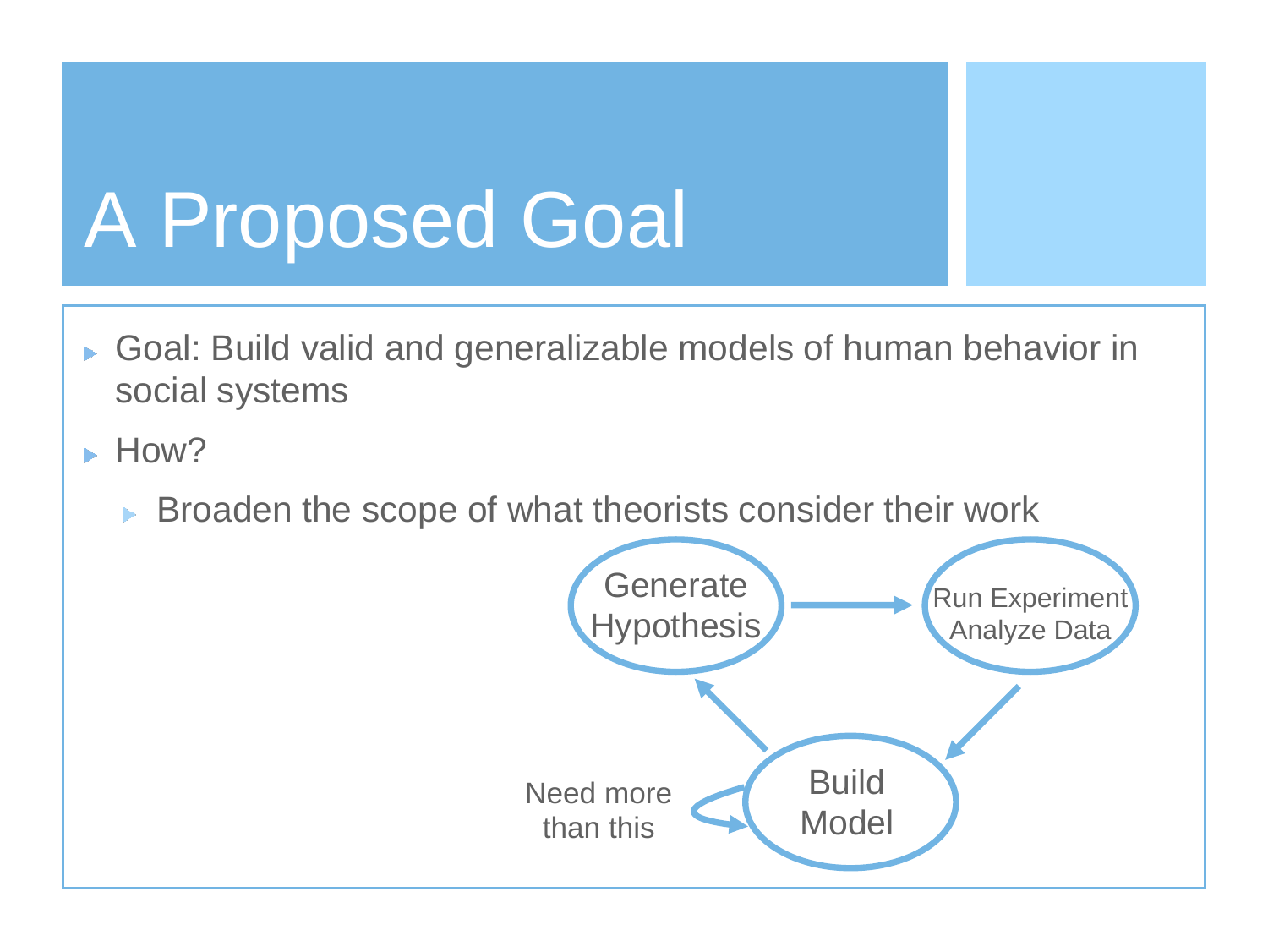### Where Has this Approach Helped in the Past?

- **David Reiley:** 
	- $\blacktriangleright$  Theory said two types of auctions are supposed to be revenue equivalent.
	- An experiment showed they were not.
- Mason & Watts:
	- ▶ Two opposing theories on how to arrange agent based models in a network to find the peak of a fitness landscape
	- Experiments showed which theory was correct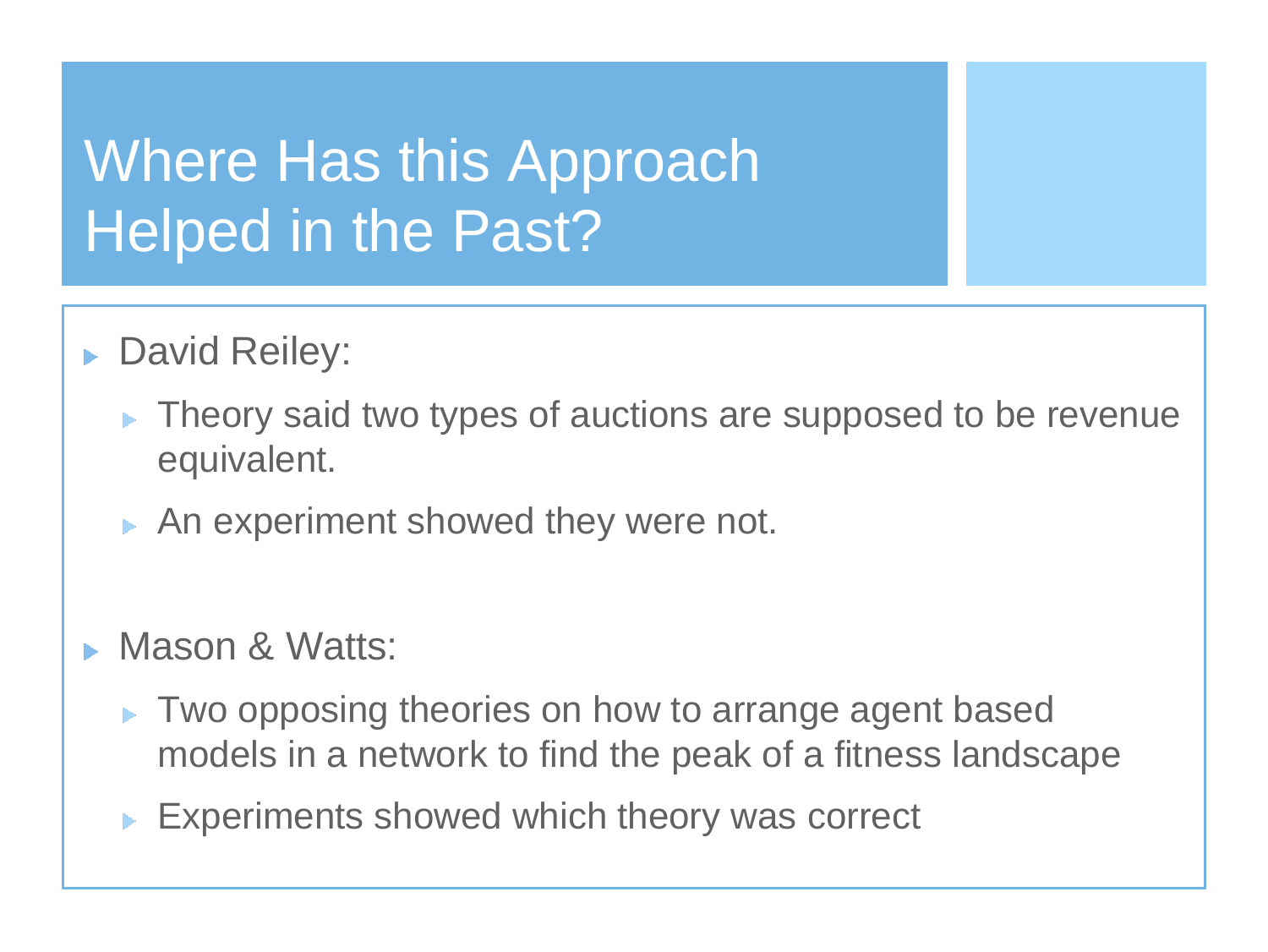### **Open Directions**

#### ▶ Areas to apply

- ▶ Cooperation, reciprocity, trust
- **Human learning in games**
- Biases, heuristics  $\blacktriangleright$
- Emergent Dynamics  $\blacktriangleright$
- ▶ Complex Problem Solving